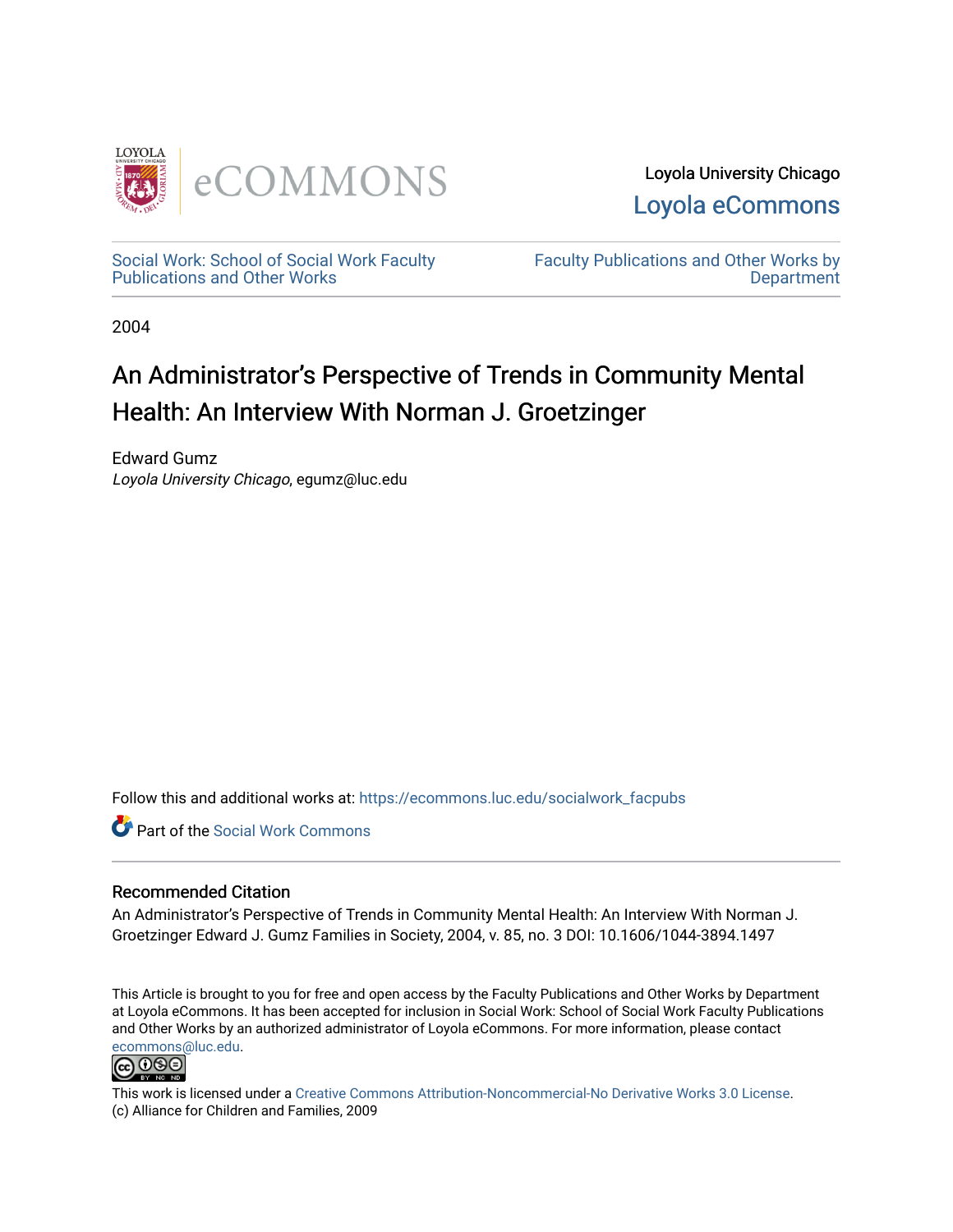#### INTERVIEW

# **An Administrator's Perspective of Trends in Community Mental Health: An Interview With Norman J. Groetzinger**

*Edward J. Gumz*

#### **ABSTRACT**

In this interview, Norman J. Groetzinger discusses major trends and challenges in community mental health since 1975 when he became executive director of the Counseling Center of Lake View, in a Chicago neighborhood. He places these trends in broader state and federal contexts and illustrates how mental health agencies and the Counseling Center of Lake View, in particular, have responded to these challenges. Many times persons with mental illness were better served as a result, but at times the changes ended up complicating how professionals go about doing their work.

**Norman J.** Groetzinger, interviewed in 2004, is the executive director of the Counseling Center of Lake View, a community mental health agency in Chicago. executive director of the Counseling Center of Lake Groetzinger, who holds three master's degrees—in social work (health policy and planning), theology, and East Asian studies—has been the executive director of the agency since its founding in 1975. The Lake View (or "Lakeview") community is located near Lake Michigan, 3 miles north of Chicago's center, the Loop. Once a multiethnic workingclass area plagued by disinvestment, it has evolved into a gentrified, predominantly Caucasian locality with a strong gay and lesbian presence. Lake View has been a mecca for homeless youth since the 1960s. The area is known for the transiency of its residents and has a zip code with among the highest property ownership turnover rates in the United States. Wrigley Field is in the community and anchors an entertainment district that is actively promoted by the City of Chicago for tourism.

**EG:** When you first became executive director of the Counseling Center of Lake View, what were some of the issues that you faced and how did you, the agency staff, board, etcetera, deal with these issues?

**NG:** Well, when I first became executive director, we're going back to 1975! So we have to think of this in two different contexts. First, the community-based mental health system was in its early stages of development. Second, in terms of this particular job and this particular agency, when I took the job, I had a staff of 2½ people. So we were very small, and we were also very grassroots. On top of that, I was a lame duck from the day I took the job, because it was supposed to be a 1-year job only. So, that's an element of a particular historical experience that you might find quite different from what other people have experienced.

In July 1975, we had two programs: what is now called the Latino Counseling Services and the Lake View Alcoholism Program. I was able to stay on the job a year later because we

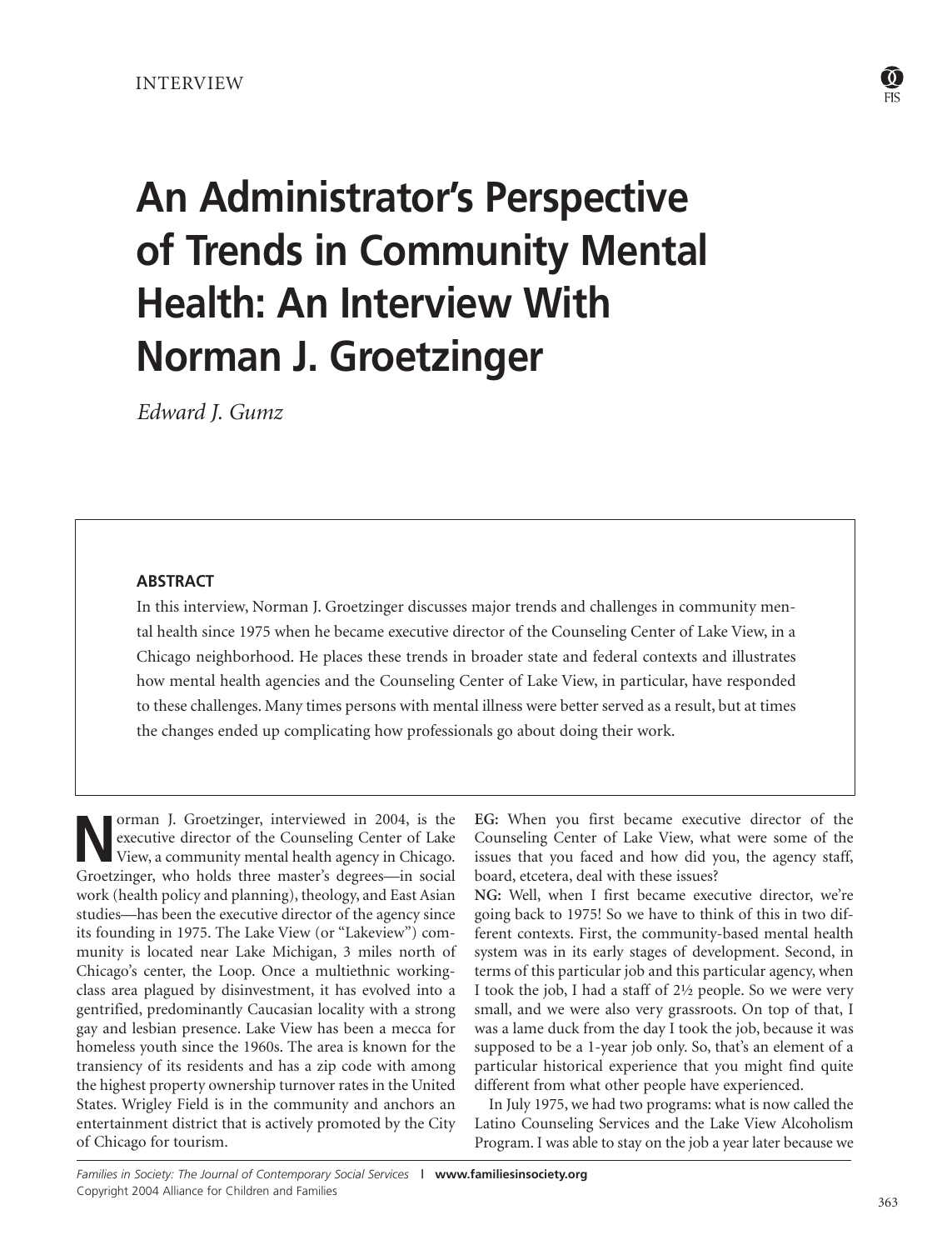received a grant for child and adolescent services, and that gave my job some stability. In the early stages of the agency, the board was composed largely of social service paraprofessionals, many of whom were human service workers in Great Society programs of the City of Chicago. So there was not very much professional expertise on that board, and the board was also split into factions; but there was a strong personal investment in bringing mental health services "to the people". Each of the programs had an advisory board which fed into the overall agency board. So, a lot of what I was dealing with in the early years was factionalism and conflict between different entities within the agency; it was hard to even call it an agency. It was like an umbrella board overseeing the different programs while each had their own policies, procedures, and values. There were a lot of duplicate policies, so the biggest struggle in the early years was just to even begin to make it an agency with programs.

The other thing that I certainly think about when reflecting back on that period, is that okay, I was the executive director. I was also the chief financial officer; I did all the financial work. I didn't have a bookkeeper, let alone a controller. I was the human resources manager and I was the development officer. Because of the size I was even the backup receptionist, and I was the guy who, when there was a broken lock, fixed the lock! So basically I was very much a jack-of-all-trades. It was a wonderful learning experience, not something that in retrospect that I regret, because I think it gives me, as an executive director today, a sense of what these different people in these different positions ought to be doing and what their job is. I think that's extremely valuable. Being executive director in a small agency is, in fact, a wonderful way to start in that career. You get an idea of the many different dimensions of organizational operations.

So, one thing I really had to work on was developing a board. I knew I would need to rely on the board to bring a lot of the technical expertise that I didn't have. I was looking for board members with financial expertise, people who had expertise in human resources, and people with expertise in strategic planning. In fact, I still look for board members with an array of such talents because I think that's essential to the board's contribution. But today's board has less of a hands-on role in those kinds of arenas than they did for many years at the beginning. They now are more of an oversight entity. In the early years we actually sat down and worked things out in committees with the board members who had the expertise, so in that sense, it was a much more participatory board than it is at this point in history.

The other thing I think about is that financially, it was year-to-year; survival was the big issue, because we were young. There were other agencies that started at the same time, some of which survived and some of which are long gone. And our state funding was always problematic.

One of the biggest problems with that situation was staff development and staff retention. For financial reasons, in order to survive, any time any position came open in the

agency, we had to hire at the entry level. We would train staff for the job, and then they'd leave for a government or hospital job or to an established private agency, where they would get a higher salary than we could offer. So, that was very frustrating. Of my three program managers in the early period, two of them were people right out of school. Basically, they had master's degrees, that's it. These individuals were the clinical directors of mental health and substance abuse programs. It took many years before, as an agency, we could require that a person hired at the supervisory level have 5 years or preferably 10 years experience.

We had a lot of difficulty finding competent support staff. We'd train them and then they'd go downtown and work for a bank and make twice as much. So, we had a lot of turnover and a lot of frustration.

**EG:** So over the years the agency has stabilized; it has grown. The board is a true board of directors, and the staff has become more professional. How has your role as executive director changed from those early years when you were jack-of-all-trades to the director you are today? **NG:** Well, you know, we've been through so many changes over these last 3 decades, it's hard to mention all of them. I talked earlier on about how our basic concern really was survival. At some point, we were able to move from a survival mode into what I'll call a quality mode. So my concern was no longer just whether we could survive from year to year, but aspiring to an ever improving quality level of performance. I always felt that we were providing good services, because we have always had very committed staff, and that's been very gratifying. At the same time, over the years, as the whole community mental health system has grown and changed, the expectations of us have increased. This is not limited to expectations in terms of performance with clients; there has also been a plethora of new regulations. For example, labor law has become increasingly something we have to attend to; new regulations came into play from the state such as monitoring and overseeing fundraising activities. More recently, the state required that an agency such as ours be accredited. We chose for our accrediting body the one which, to be honest with you, I thought would be the most challenging—the Joint Commission on the Accreditation of Healthcare Organizations. Partly, the challenge comes from its origin as the accrediting agency for hospitals. In any case, it has required us to create more internal bureaucracy, because there's just so much more accountability for so many different functions, from policies and procedures manuals to posting safety procedures. Increasingly my role has become more one of oversight: working with the human resources manager, working with the controller, and working with the medical director. I now meet on a fairly regular basis with program managers, so that I know what they're doing; we do a lot of program planning. That's the key element in my mind, what's good about the agency—that we plan. We've done strategic plans every 3 to 4 years and an annual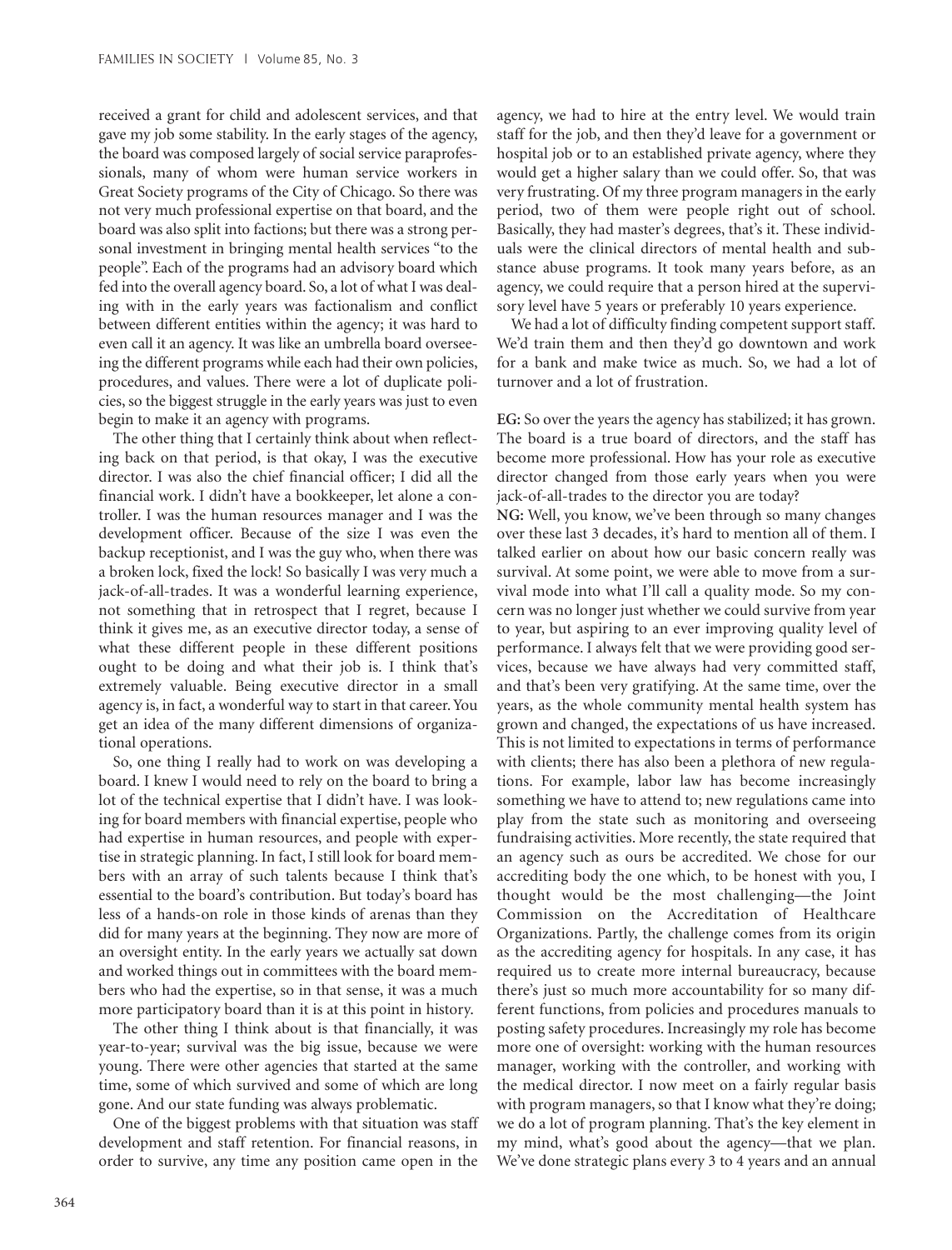plan each year. We sit down with each of the departments, be it a program or an administrative department, and look at where those departments have been and where they need to be going in the future. So my role in that sense has become more one of planning, oversight, and coordination. And that's worked for us very well.

Another thing which I've been thinking about is simply the whole idea of community-based care. When we started, most of the funding from the state of Illinois for mental health was for hospital-based service. This tended to be run by psychiatrists. I remember conversations that we had with some of the individuals running those departments, who felt that outreach was the same as solicitation of customers, which at that point was against medical ethics. When somebody was released from the state-operated psychiatric institution into the community, the staff of such community programs might try to reach them by phone, but they would never send anybody out to actually look for the person. They didn't do aggressive outreach. They were really looking for a motivated therapy client. These programs were a very poor fit for many of our clients. Over a period of time, it is not just the Counseling Center of Lake View but many other community-based agencies which have come to do outreach; the staff work out in the community as much as they work in the office with clients. It has really become the norm and the best-practice model; it is understood that this is how you serve your more chronic populations. The acceptance of the community-based model is a very major change that has taken place over the years.

Also, we really have a much higher degree of acceptance of mental health services in general. We have to look at the whole issue of stigma. Stigma, of course, is a problem for a variety of reasons, but the biggest problem with stigma is that it deters people from seeking care and services they can benefit from. As stigma is reduced, more people request care. This new environment also means that when I'm out in the community and talk about being an executive director of the local community mental health agency, people don't snicker. That was very much the response I met when I started. In the early days, I'd just as soon not talk about my work, because I knew I was going to get some really kind of dismissive, demeaning, disrespectful type of response. I don't find that anymore. It's more like, "Oh, great. That's something we really need. I appreciate what you're doing." The work of the Alliance for the Mentally Ill, now the National Alliance for the Mentally Ill, and especially the family movement, has changed the whole environment in which we operate.

When you're an executive director, obviously, funding, funding, funding is a major concern. Back in the old days, in some ways, that was easier because we were funded mostly on grants from the state, and supplemented by the United Way, the city, and foundations. I knew how much money I was going to receive from the state. Through the year, I could control my expenses pretty well; we were always within 1 to 2% of projections. People would look at the agency and say, gee, how do you come so close to the estimates of what you're going to receive and expend? The grants came in and we knew how much we were getting from the grant; we knew our basic expenses, our personnel costs. The biggest problem I had I think was utilities, because you'd have a cold winter and gas bills would go up or a hot summer and the electric bill would go up. Nowadays it's much more complicated, of course. In Illinois we haven't been quite as exposed to the whole onslaught of managed care in the public sector as I think people have in most of the country. But nevertheless, as we moved into more third-party billing, I had to create a billing department. So that's been the story of community mental health. By the '90s, we renamed mental health and substance abuse as behavioral healthcare.

I've heard some interesting critiques of that evolution. As a social service movement, we were very much grounded in a rehabilitation philosophy that is more of a wellness philosophy and more of a growth philosophy. When the mental health field became more medical, we got pushed into a deficit model, because you're looking at something that is amiss. There's something wrong with patients and you're supposed to "fix it". This can be very different from focusing on helping the people who come in for services to do better, focusing on their strengths. But there's been a reaction to that I think. More recently, we have seen the growth of the whole recovery movement which is now being promoted even by the federal government. That's looking again and saying, "Okay there are folks who have mental illness, but the basic need here is for them to be able to function in society just like somebody with heart disease or diabetes would be hoping to function and live a quality life"—which kind of really is Social Work 101.… I've had a lot of thoughts about changes in care and treatment. I picked up on five or six trends that I think have been significant.

One that has been especially important to me is culturally-sensitive care. That goes back to the fact that I personally have a master's degree in East Asian studies. I spent more than 2 years studying one entirely different culture, and following that two more years as a Peace Corps volunteer in India. So I've had the experience of being an individual living in a different cultural milieu. I observed my fellow Peace Corps volunteers, and it was very clear to me that if any of us as Peace Corps volunteers were to experience any kind of personal problems, we would not have gone to an Indian for help; we would have gone to another American. And so, just translating that to what it must be like for the recent immigrant, be they from Vietnam or Laos or Guatemala or Costa Rica or Russia or wherever: it's important that there be someone to talk to, who you feel has some understanding of where you're coming from. I'm a strong believer in culturally-sensitive care; that is, from a consumer's perspective. Partly this reflects an increasing sophistication within the field, but it's also partly the changing demographics of the United States. More and more people who live here are people who are recent immigrants, and so there's more and more emphasis on cultural competence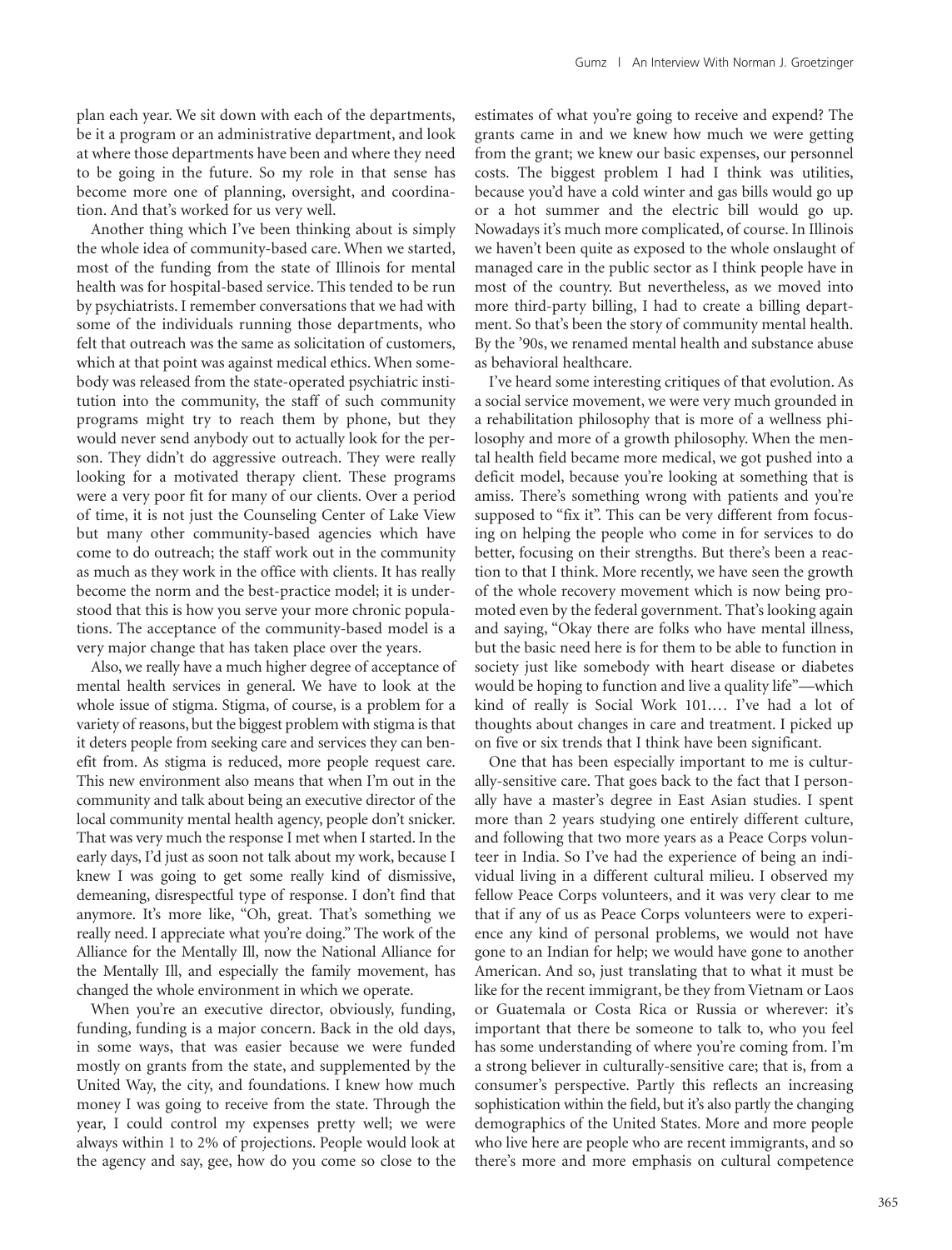and cultural sensitivity. In our particular neighborhood, part of that has been the presence of the gay and lesbian population. That's always been part of the culture in this agency. We had a close brother–sister relationship with an emerging gay and lesbian social services agency, sharing space for a number of years. So we have a lot of experience working with the community. Many of our staff here have been gay or lesbian. In addition, responding to a Spanishspeaking segment in our community, we have always hired bilingual-bicultural receptionist staff.

Another change in terms of how we work with clients is home-based care. I pointed out earlier that the agency started out with a clinic model of care, with people coming in. The shift came early and was expressed in our first mission statement: "Serving the underserved, reaching the hard to reach." This agency has emphasized home-based care and care out in the community where people are, rather than having an expectation that people be willing or able to come in. In addition, we have understood that home-based mental health care must be integrated with many other aspects of the patient's social situation; for example, ensuring that people have access to income, entitlements, and other services and resources. They have to have access to food; they need access to shelter; and they must have access to medical care. So in terms of the way this agency, but not just this agency, the field, has understood the way you provide services to the person with long-term mental illness, it is a matter of serving people out in the community, not just in the agency. We think that's embedded in the active community treatment model, which is now considered an "evidence-based" practice model.

Going back to 1975 in the state of Illinois, there was an alcoholism division in the Department of Mental Health. There was a separate agency that dealt with substance abuse. Those two entities were combined at some point, and then, that split off from mental health. So there was a huge hiatus between mental health services and substance abuse services. The workers would not communicate; the workers did not have good opinions of each other, and the result of that was that many clients did not get the kind of care they should receive. Over a period of time, not only has consciousness changed, but the clientele of those we see in the public type of agencies has changed. So we now understand that when you see people who bring both mental health and substance abuse issues, that's more of the typical client than the exception. We still have problems at the state level, in getting the state officials to recognize that. It's ridiculous to maintain this artificial segregation between mental health and substance abuse services. So I think it's increasingly accepted in the field that we need to develop integrated treatment. That, of course, has many implications for staff training and development. We're beyond simply cross training; it's really integrated training that we need to be moving toward.

Housing is also a crucial issue for persons with mental illness. In the state of Illinois, we have done very poorly when it comes to housing persons with mental illness.

We've created some supportive housing but not nearly enough. The need and our ability to provide services using case management and up to 24-hour staff supervision for people living in their own apartments—or maybe four people or eight people living in some kind of congregate facility—is widely recognized.

So I think that these are arenas that definitely have changed in terms of our understanding of the needs of the population. There has also been an evolution in who the population is, because 30 years ago, we were still dealing with the de-institutionalized patient as someone who had spent a long period of time in a psychiatric institution and who was being moved from that institution out into the socalled community. Too often, that "community" was another institution such as a nursing home.

Nowadays, people aren't having that experience of years and years in psychiatric institutions, with very rare exceptions. They may never have been in an institution, because there are less of them, many fewer beds. It's harder to get into them because of civil rights legislation, or if they have been, they've been in for short periods of time. Perhaps the stay is going to be 2 weeks; often less. So the clientele is a clientele that's been in the community and has not been in those large institutions where people were basically pacified and infantilized; these are people who have had to survive in the community and on the street. And that I think had huge ramifications. These are difficulties that come along with working with the mentally ill substance abuser. So again, we need a more skilled staff. We need case managers who can work with these folks with complicated symptoms and life circumstances.

**EG:** We've seen how economic forces have shaped the work of the agency; now I'd like to turn a bit to the political political influences on the national, state, and local levels. How have those influences shaped what has happened at the Counseling Center of Lake View and what the agency has been able to do or not to do?

**NG:** Well, I talked a little bit about the local level, both in terms of my community involvement and also in terms of the general stigma issue. The local level has never been particularly important in terms of funding. But again, just to reiterate, the Counseling Center of Lake View is, I think, now understood and perceived to be an important community service institution. So the local political support is here. I can go around the community and talk about what I do and have a reasonable conversation and really have some very good conversations with people in the neighborhood on mental health, their experiences with substance abuse and mental illness in their own families. People are very open and forthcoming with me about that kind of stuff. So to that degree, local support is really there. Working with the merchants has been very helpful to the agency. When we wanted to purchase the building, we were not faced with a "not-in-my-back yard" type of phenomenon; they actually contributed to our capital campaign.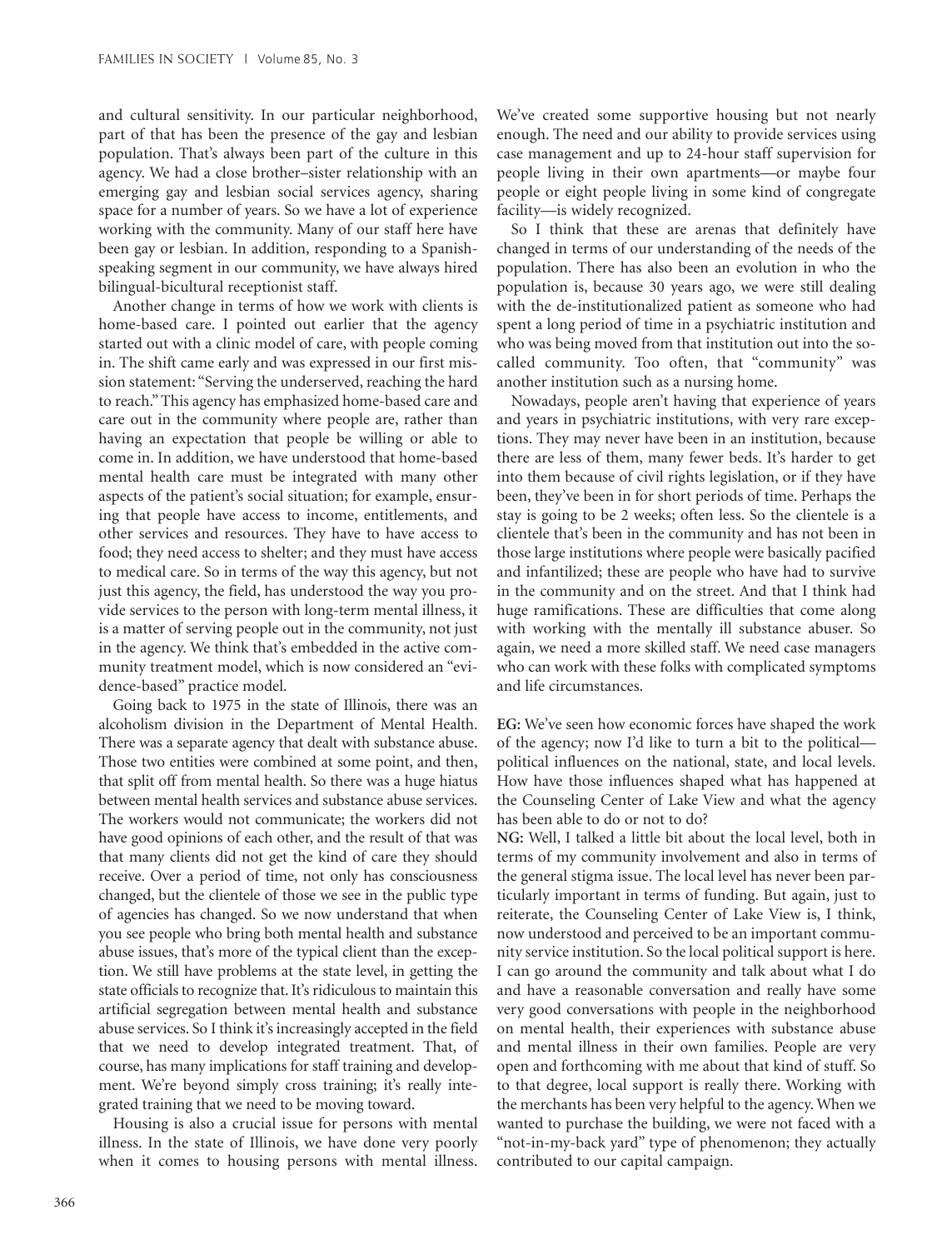At the state level, there is the politics of it and the economics of it. The state legislature has become increasingly supportive of community mental health services in particular. I can't quite say the same for the substance abuse side of the equation. Mental health is now seen not so much as a personality fault. Clearly, supporting mental health services is bipartisan; our supporters in Springfield are as likely to be Republicans as Democrats. Everybody understands that mental health goes across party lines, that Republicans can have nervous breakdowns as easily as Democrats, can become clinically depressed, or whatever. So the support has increased. Agency directors and advocacy groups throughout the state are doing a good job of talking to their local legislators and this has really made a world of difference.

At the administrative level of the state, they still tend to be very preoccupied with maintaining the state-operated institutions, despite the fact that there are less of them, and that the number of beds is less. Those institutions no longer take up the majority of the state's budget, but all things considered, a disproportionate share of the state's budget. So, it continues to be disappointing, I think, for those of us in the community that the state bureaucracy is focused on its own institutions, and does not have sufficient understanding of the fact that people live in their own communities. That's where they live. They go into the hospital because they're sick, and then they're back into the community. The community system is the core. The hospitals are there for backup care. They see it the other way around: the hospitals are there, the community is what you release people to. And so they've just got an inverse understanding of reality. That has not moved forward.

The other thing that has not moved forward is the state's preoccupation with the seriously mentally ill adults and the seriously emotionally disturbed kids, so that they do not want their money spent on large numbers of people who need or want mental health care but don't fit into the kind of target populations that are defined by certain DSM diagnoses. A larger and larger percentage of our population is uninsured, and when it comes to mental health, people are even more underinsured than in other ways. There are a huge number of people in our communities who would access services if there were not the financial barriers. The state is the major funder, so if the state is not funding services, the money isn't going to be there for them.

At the federal level, it's been kind of a back-and-forth proposition. During the Kennedy and Johnson era, the Comprehensive Community Mental Health Center Act was passed in 1963. The vision was that the entire United States would be blanketed by comprehensive community mental health centers, providing services to anyone who needed those services. That vision became dimmer over time. During the Carter era, the Congress passed the Mental Health Systems Act, which would have focused more money on children's services, services for the elderly, services for minority populations, and services for persons with serious mental illness.

After Reagan was elected, he block-granted funding to the states, and the focus on the child, the focus on the elderly, and the focus on people of color all got lost. He did maintain a focus on persons with serious mental illness; that fit very nicely with, as in Illinois, the state's focus on that population. Recently I think, there has been a little bit more leadership coming out of Washington with some interest in children, the elderly, cultural groups, ethnic groups, and so forth. So I think the federal government at one point in history created an image or vision for what things ought to be like, but that vision has never been the one that's prevailed.

The other thing I think that's been important politically is the Alliance for the Mentally Ill, which is now called the National Alliance for the Mentally Ill. For a number of years, NAMI really was focused on brain research; that fit really well with the Reagan era agenda. The Reaganites didn't want research done on social variables such as the relationship between poverty and mental illness and the brain research did move forward. We've definitely had the impact of new generations of medications. In recent years, NAMI has really pursued the agenda around social issues. For example, they had an important role in Washington, DC, lobbying and educating the Congress on issues of homelessness and more recently, they've shown definite leadership on the issue of the incarceration of persons with mental illness. The figures are quite devastating when you look at the number of people who are in our jails, and in prison at the state level, while not quite so much at the federal level. The youth who are in our juvenile detention centers, they are children, kids with emotional problems. We have a huge reduction in the state operated psychiatric institutions but we have a huge increase in the number of people in jails, prisons, and juvenile detention centers.

Now some people want to make a direct relationship between these two phenomena, which I think is a mistake. What is often left out of the equation I think are two aspects of it. Certainly we have more community services than we had when de-institutionalization started in the 1950s. And we have community services that are capable of providing services for the seriously mentally ill. Where we have a huge gap is in housing. Because of the crisis in housing affordability, the loss of SROs—single room occupancy type of housing—people are now on the street who weren't on the street in let's say the '70s. The deinstitutionalization process began in the '50s, and it was largely complete by the late '70s. It wasn't until the early '80s that we started to see this phenomenon of the homeless mentally ill. In my mind, I think that was much more related or equally related to the cutbacks in federal housing programs that began in the '80s. At the same time, the housing market has become more and more distorted; without a subsidy of some sort, it's virtually impossible to build affordable housing.

We've also had some decline in the value of public income support. In Illinois we had the elimination of General Assistance. General Assistance, a state-funded program, at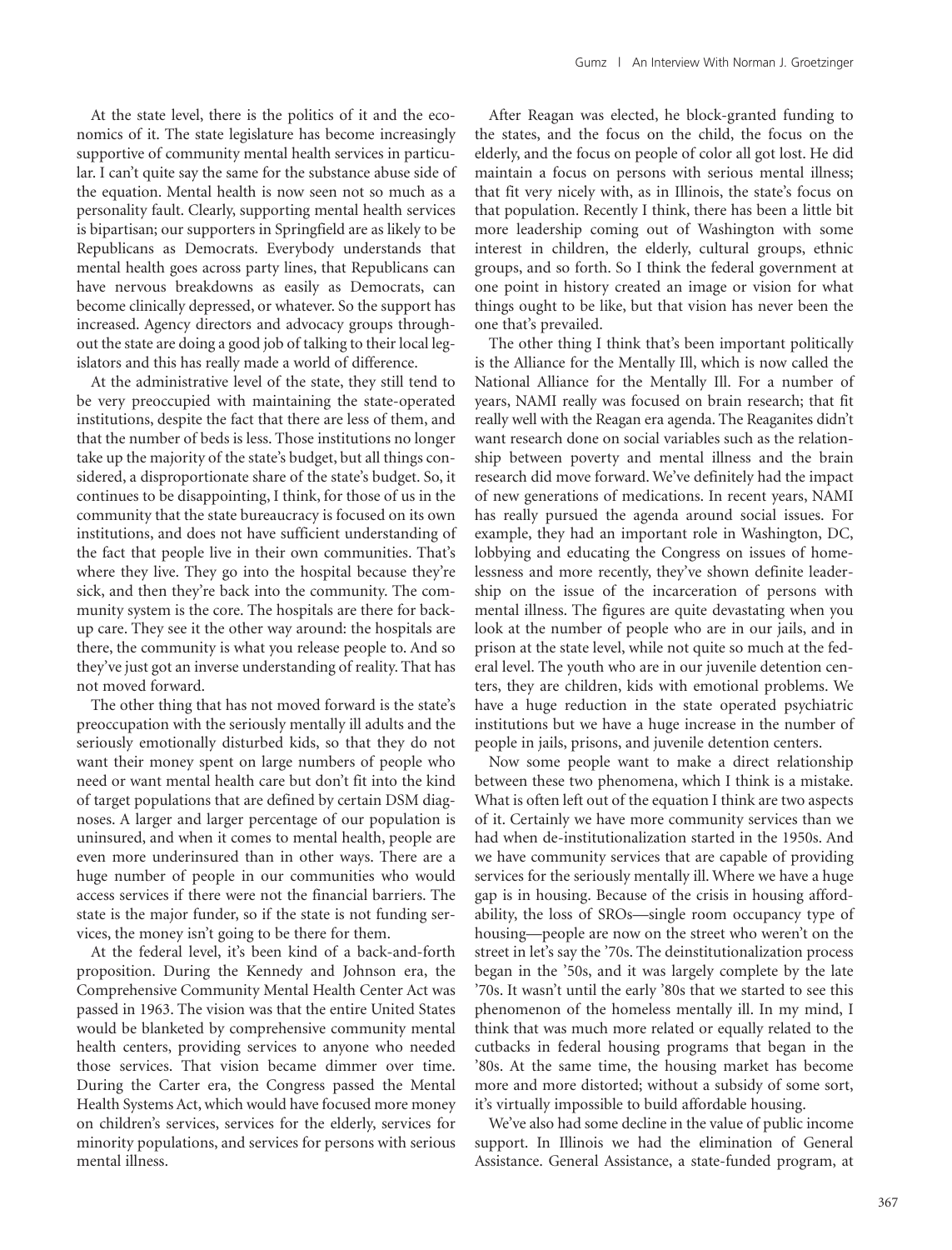one time provided \$199 per month to a single, unemployed male. These men would take their \$199 and rent their SRO room for a month, go to the pantries for food, hawk newspapers, whatever. They survived. They weren't living on the street. Sooner or later, persons with mental illness are going to end up in jail because even if they're going to do something that might not be particularly illegal … they sometimes become a bit of a public nuisance. Or maybe they're going to do something that is maybe more of a function of their illness that gets them arrested, or in some cases, we've even had reports of police departments having a policy of picking people up and putting them in jail for protective reasons. They can't put them in the mental hospital, because they don't necessarily fit the criteria for involuntary commitment, but the police officer who sees somebody who is about to freeze to death may feel that that person is better off in jail than on the street. So we haven't had enough growth in housing for the community approach to mental health.

Over the years, the family movement has come to provide a constituency that did not previously exist. Historically, especially when improper parenting was seen as the genesis of mental illness, parents of the mentally ill were stigmatized. So they certainly didn't go down to Springfield to advocate for their children. Now they are organized. I think it is an incredibly important social phenomenon, a social transformation.

So to my mind those are some of the key political things that I see over the years.

**EG:** You touched earlier on the kind of staff that the agency needs in response to changes in mental health treatment, changes in types of mental health sciences. Could you say more about that?

**NG:** Yes, I think I started to talk about this, I think I started to talk about the case manager.

**EG:** The case manager who needs to be clinically competent. **NG:** More clinically competent, definitely. For many years we were hiring college graduates, some of whom might have a BSW or BA in psychology. Others have had degrees in sociology, art, whatever. We were able to train them in a relatively short period of time to do the functions—the supportive functions—that case managers performed. Over the years the job became more difficult. We rarely hire a person right out of college, perhaps a bachelors in social work, yes. But some of those other majors—I doubt it. We have started to hire persons with an MA in case management, or persons with several years of prior experience. And certainly they need to be able to address the substance abuse issue; so there is a lot more staff training and development required, and we look for more experienced people.

Interestingly enough, psychiatry has again become more important. I think this has to do with some of the new medications or perhaps it's just a matter of the kind of jockeying that takes place between professions. Psychiatry has had a bit of a revival. I would say that psychiatrists, for

the most part, no longer do therapy. They're basically oriented around medications. Hopefully, you can find psychiatrists who are trained in community psychiatry, and therefore they understand not only how to work with clients around meds, but also how to work with the other staff, because for the psychiatrists to be successful in what they do, they need to be able to listen to the case manager who sees the individuals out in the community and knows what their lives are really like, who knows what they really act like when they're not in the office. So, the community psychiatrist who has the knowledge base on the psychotropic meds and can also communicate well with the case managers, with the counselor or therapist, can do a bang-up job. So I personally have more appreciation for psychiatry as it provides an integrative and leadership role in the agency.

Since we became more third-party funded, and since we had to be more behavioral in the way we understood things, it doesn't necessarily mean that therapy has to be more behavioral. People still can do therapy in a variety of different ways, but they have to be able to understand it in terms of behaviors. They have to be able to look at outcomes in terms of behaviors, so again, I don't think it's necessarily that people have to use techniques which are more behavioral, but they have to be able to conceptualize what they're doing, and they have to recognize what people are being referred for. Clients themselves have a behavioral understanding of what they want out of treatment. Therapists have to be able to address that and that fits very much into the demand for charting, because the nature of third-party billing is that charting becomes extremely important in terms of having a treatment plan which clarifies: here's the problem; here are the objectives; here are the goals; here's the time line and the expected outcomes. It is a very systematic kind of approach, and there is the requirement of writing it down systematically. Then on top of that, there's the additional burden when the charting isn't done properly, when there is a missing signature, when we're providing a service that wasn't in the treatment plan. Then the auditors come in, and there will be a payback. Not that you didn't deliver the service, but the service wasn't in the treatment plan; therefore, you have to pay back. Or, you know, this treatment plan was supposed to be signed by the client, the primary clinician, and maybe a couple other folks. A signature is missing. You have to pay back the money. So, I think that changes the nature of the work for the clinician quite significantly from the way it would have been at one point in history. Currently, the clinician must devote more attention to specific documentation requirements. So those are some of the things that strike me as important when it comes to the nature of the staff that we need to have here.

**EG:** How did you become executive director of the Counseling Center of Lake View?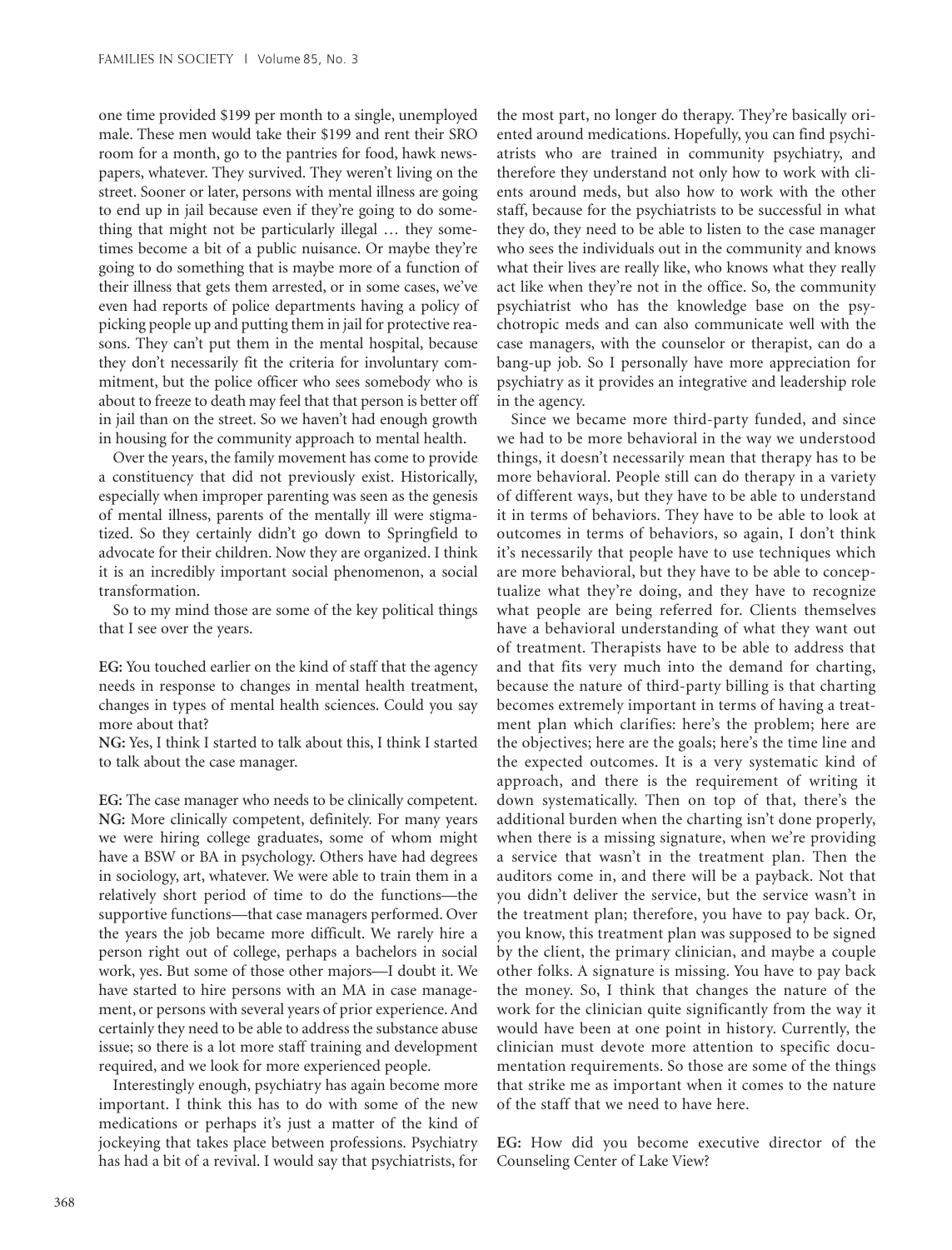**NG:** It's somewhat of a unique story. The predecessor to the Counseling Center of Lake View, called the Lake View Mental Health Council, was formed in 1969 and was incorporated in 1972. I had done some volunteer work with the group and had been a board member. I had spent a whole summer working on a federal grant proposal to develop mental health services for children. During that period of time, I had decided to pursue a degree in social work, with a concentration in health planning and policy, with the intention of becoming a health planner in one of the federally created Comprehensive Health Planning Agencies.

Between my first and second year of school, a half-time terminal executive directorship became available at the Mental Health Council. It felt like an ideal opportunity to pay for my second year of school. The school I attended didn't generally do field placements for policy students, but they gave me credit for the job as a field placement. So that's actually how I got started, by being hired in July 1975, halftime for one year.

**EG:** It's an interesting story. The Lake View neighborhood in which the Counseling Center of Lake View is located, you've been a director of the agency here and I think you've "lived" in the agency—in the neighborhood for a long time. Can you talk a bit about the Lake View neighborhood in Chicago?

**NG:** Well as you said, I've lived in the agency. It feels like that [*laughing*]. Well, yes, this is obviously a long story, because it goes back to when I moved into the neighborhood in the fall of 1970. I moved into Lake View in 1970 because it was an urban community. It was a marginal community. At that time, it was redlined by the banking industry, and it was even redlined by the insurance industry. I got involved in the community through a variety of community organizing activities. We were doing things like fighting slum landlords, inviting them to meet with community residents and confronting them about their failure to maintain their property, taking them to court if necessary. We worked on problems such as combating gangs; these were not the kind of gangs you came to think of later on, the huge drug rings or anything like that. It was just your more traditional youth gangs. Some of the things I did there were slightly different from what some of the other community leaders would do. Rather than seeing this as a problem of law enforcement and demanding police action, we brought in organizations that did street work with gang youth. We also worked with the Chicago Mural Project and painted a couple wall murals with kids who were involved in these gangs. So I took very much of a community social work type of approach to what was done, along with the Alinsky style of organizing that I was learning. Toward the end of the decade, I was able to purchase a house here, which is really the only way I was able to continue living in the community as it began to gentrify. So it was a very lucky decision.

I have stayed involved through the '80s and '90s and right into the twenty-first century. The '80s were an interesting era. By that time, we had begun to turn the community around. It had overcome an economic hump, and there was beginning to be some investment in the community. Housing prices were beginning to go up. But at the beginning of the '80s, of course, we had the election of Ronald Reagan. The combination of cutbacks in federal funding along with recession, which Reagan used for bringing down the high inflation rate from the Carter era, had an economically chilling effect. And so it was an era where there was actually quite a bit of community ferment, especially in the religious community. A number of other community leaders and I started a group called Lake View Emergency Relief Project (LERP). We created a shelter for the homeless and a new food pantry. The networking went on—we got a grant and hired a social worker to serve the clientele of the several pantries and the shelter. By that time I was well into my job with the Counseling Center of Lake View. LERP was a good way to link the agency with the religious community and other social service agencies. The network of pantry and shelter services was needed by our clientele as well as others in the neighborhood.

In the '90s, we created another new organization called the Lake View Action Coalition (LAC). That's an organization-based community organization. We have over 40 members, mostly religious institutions and social service agencies. We work primarily on affordable housing issues. As the community gentrified, the issue of access to affordable housing for low-income people became greater. Organizing to maintain and create affordable housing fit very well with the needs of our clientele. I'd say that when clients terminate with us, one of the more frequent reasons you might find—and this might be different from some other places—is because of the gentrification process; that is, they've lost their place to live.

I also worked in the '90s and continue to work with the local merchants association, which in some ways may seem really strange to folks, but it's been very helpful in creating a safe, secure, and attractive environment around the agency, and I've always taken the position that people who come into an agency like ours, serving people who are low income, and also with a lot of problems, should have a safe, secure, and attractive environment, no different from what a middle income or upper income individual would expect to have when looking for services.

We also need to look at the issue of violence and how that impacts persons with mental illness. Of course, the stereotype of persons with mental illness is that they are dangerous. But the true picture is more often that they present as inattentive to what is happening around them; weak and perhaps homeless. They are much more frequently the victims of violence. I know that over the history of the agency there have been a number of instances of clients who have been murdered, or assaulted in some fashion. I know of no instance where one of our clients murdered anyone else.

So those are some of the ways in which I've interacted with the community. I've also done a lot of work with our